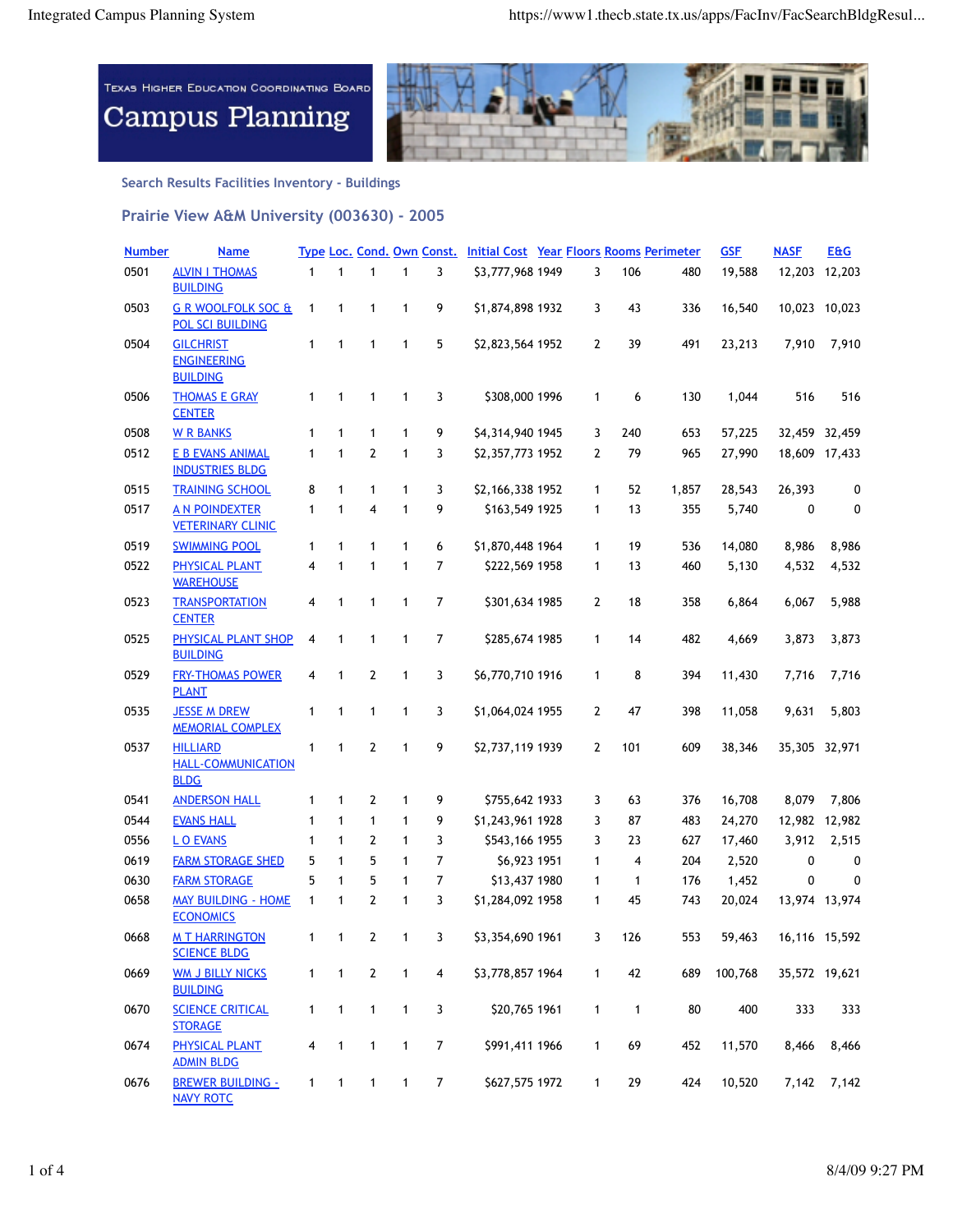| 0682 | <b>FARM SHOP</b>                                        | 1            | $\mathbf{1}$ | 1              | 1            | 7              | \$105,682 1973   | 1              | 11             | 302   | 5,516   | 0             | 0           |
|------|---------------------------------------------------------|--------------|--------------|----------------|--------------|----------------|------------------|----------------|----------------|-------|---------|---------------|-------------|
| 0686 | <b>BURLESON-WARE HALL</b>                               | $\mathbf{1}$ | $\mathbf{1}$ | $\mathbf{1}$   | $\mathbf{1}$ | 7              | \$490,338 1973   | 1              | 24             | 574   | 11,460  | 5,457         | 5,342       |
|      | - ARMY ROTC                                             |              |              |                |              |                |                  |                |                |       |         |               |             |
| 0687 | <b>HENRIETTA FARRELL</b><br><b>HALL</b>                 | 3            | 1            | $\mathbf{1}$   | $\mathbf{1}$ | 6              | \$912,583 1973   | 1              | 20             | 585   | 31,666  | 18,692        | 0           |
| 0688 | <b>OWENS-FRANKLIN</b><br><b>HEALTH CLINIC</b>           | 3            | $\mathbf{1}$ | $\mathbf{1}$   | $\mathbf{1}$ | 5              | \$2,634,645 1977 | 3              | 133            | 606   | 36,397  | 22,582        | 0           |
| 0689 | <b>HOBART THOMAS</b><br><b>TAYLOR SR HALL</b>           | 1            | 1            | $\mathbf{2}$   | $\mathbf{1}$ | 3              | \$4,418,593 1976 | 2              | 186            | 1,202 | 100,158 | 55,893 53,157 |             |
| 0702 | <b>POLLUTION</b><br><b>LABORATORY</b>                   | $\mathbf{1}$ | $\mathbf{1}$ | $\mathbf{1}$   | $\mathbf{1}$ | $\overline{7}$ | \$10,168 1977    | 1              | $\overline{2}$ | 242   | 4,030   | 4,016         | 1,406       |
| 0704 | <b>CLWILSON</b><br><b>ENGINEERING</b><br><b>COMPLEX</b> | 1            | $\mathbf{1}$ | $\overline{2}$ | $\mathbf{1}$ | 5              | \$2,941,704 1978 | $\overline{2}$ | 115            | 826   | 63,268  | 19,851 19,364 |             |
| 0706 | <b>TRACK EQUIPMENT</b><br><b>STORAGE</b>                | 3            | $\mathbf{1}$ | $\mathbf{1}$   | $\mathbf{1}$ | 3              | \$103,642 1982   | 1              | $\mathbf{2}$   | 226   | 2,136   | 1,622         | 0           |
| 0707 | <b>INTL GOAT RESEARCH</b><br><b>CENTER</b>              | 5            | $\mathbf{1}$ | $\mathbf{1}$   | $\mathbf{1}$ | 3              | \$1,210,182 1983 | 1              | 31             | 409   | 7,920   | 5,035         | 1,760       |
| 0708 | <b>ENVIRONMENTAL</b><br><b>CHAMBERS BUILDING</b>        | 5            | 1            | $\mathbf{1}$   | 1            | $\overline{7}$ | \$111,488 1983   | 1              | 1              | 200   | 2,400   | 2,350         | 823         |
| 0709 | <b>COW DAIRY BUILDING</b>                               | 5            | $\mathbf{1}$ | 3              | $\mathbf{1}$ | 3              | \$208,676 1983   | 1              | 7              | 188   | 1,920   | 0             | 0           |
| 0710 | <b>GOAT DAIRY BUILDING</b>                              | 5            | $\mathbf{1}$ | $\overline{2}$ | $\mathbf{1}$ | 3              | \$200,011 1983   | 1              | 6              | 156   | 1,440   | 954           | 334         |
| 0712 | <b>COW YEARLING</b><br><b>BUILDING</b>                  | 5            | 1            | $\mathbf{1}$   | $\mathbf{1}$ | 7              | \$53,616 1983    | 1              | 2              | 241   | 3,200   | 3,200         | 1,120       |
| 0713 | <b>CALF RESEARCH</b><br><b>BUILDING</b>                 | 5            | $\mathbf{1}$ | $\mathbf{1}$   | $\mathbf{1}$ | 7              | \$53,616 1983    | 1              | 3              | 261   | 3,000   | 2,976         | 1,041       |
| 0714 | <b>GOAT REPRODUCTION</b><br><b>BUILDING</b>             | 5            | 1            | 1              | 1            | 7              | \$123,385 1983   | 1              | 3              | 361   | 4,500   | 4,497         | 1,574       |
| 0715 | <b>GOAT NUTRITION</b><br><b>BUILDING</b>                | 5            | $\mathbf{1}$ | $\mathbf{1}$   | $\mathbf{1}$ | 7              | \$120,346 1983   | 1              | 3              | 361   | 4,500   | 4,358         | 0           |
| 0716 | <b>GOAT YEARLING</b><br><b>BUILDING</b>                 | 5            | 1            | $\mathbf{1}$   | $\mathbf{1}$ | 7              | \$137,256 1983   | 1              | 3              | 361   | 4,500   | 4,485         | 1,570       |
| 0717 | <b>GOAT MATERNITY</b>                                   | 5            | $\mathbf{1}$ | $\mathbf{1}$   | $\mathbf{1}$ | 7              | \$112,913 1983   | 1              | 3              | 361   | 4,500   | 4,485         | 1,570       |
| 0718 | <b>FARM EUIPQMENT</b><br><b>STORAGE SHED</b>            | 5            | $\mathbf{1}$ | $\mathbf{1}$   | $\mathbf{1}$ | $\overline{7}$ | \$31,808 1983    | 1              | 1              | 360   | 4,500   | 4,500         | 1,575       |
| 0719 | <b>MACHINERY STORAGE</b>                                | 5            | 1            | $\mathbf{1}$   | 1            | 7              | \$116,488 1983   | 1              | 7              | 361   | 4,500   | 4,485         | 1,569       |
| 0720 | <b>SANITARY LANDFILL</b><br><b>OPERATIONS</b>           | 4            | $\mathbf{1}$ | $\overline{7}$ | $\mathbf{1}$ | 7              | \$120,960 1982   | 1              | 6              | 108   | 648     | 0             | $\mathbf 0$ |
| 0721 | <b>SANITARY LANDFILL</b><br><b>STORAGE BUILDING</b>     | 4            | 1            | 7              | 1            | 7              | \$13,815 1982    | 1              | 1              | 72    | 315     | 0             | 0           |
| 0722 | <b>SANITARY LANDFILL</b><br><b>EQUIPMENT SHED</b>       | 4            | $\mathbf{1}$ | $\overline{7}$ | $\mathbf{1}$ | $\overline{7}$ | \$31,152 1982    | 1              | 1              | 240   | 2,700   | 0             | 0           |
| 0723 | <b>RADIO TRANSMITTER</b><br><b>BUILDING</b>             | 1            | $\mathbf{1}$ | 1              | 1            | 3              | \$18,400 1982    | 1              | 1              | 64    | 240     | 220           | 220         |
| 0724 | <b>AUSTIN GREAUX CHEM</b><br><b>ENGR BUILDING</b>       | 1            | $\mathbf{1}$ | $\mathbf{2}$   | 1            | 5              | \$1,408,430 1984 | 2              | 23             | 341   | 12,934  | 6,937         | 6,937       |
| 0727 | <b>CENTRAL RECEIVING</b>                                | 1            | 1            | 1              | $\mathbf{1}$ | 5              | \$1,069,074 1985 | 1              | 31             | 882   | 19,403  | 8,737         | 8,737       |
| 0728 | <b>CONCESSION STAND</b>                                 | 3            | 1            | 1              | $\mathbf{1}$ | 3              | \$11,130 1982    | 1              | $\mathbf{1}$   | 84    | 371     | 337           | 0           |
| 0730 | <b>TENNIS COURT</b><br><b>RESTROOMS</b>                 | 3            | $\mathbf{1}$ | $\mathbf{2}$   | $\mathbf{1}$ | 3              | \$69,695 1982    | 1              | 6              | 112   | 759     | 0             | 0           |
| 0731 | <b>STADIUM RESTROOMS</b><br><b>MEN</b>                  | 3            | 1            | 1              | 1            | 3              | \$82,222 1982    | 1              | 1              | 130   | 924     | 0             | 0           |
| 0732 | <b>STADIUM RESTROOMS</b><br><b>WOMEN</b>                | 3            | $\mathbf{1}$ | $\mathbf{1}$   | $\mathbf{1}$ | 3              | \$88,451 1982    | $\mathbf{1}$   | 1              | 110   | 732     | 0             | 0           |
| 0733 | <b>SEWAGE PLANT</b><br><b>BUILDING</b>                  | 4            | $\mathbf{1}$ | $\mathbf{1}$   | 1            | $\overline{7}$ | \$8,640 1975     | $\mathbf{1}$   | 1              | 200   | 2,400   | 2,400         | 2,400       |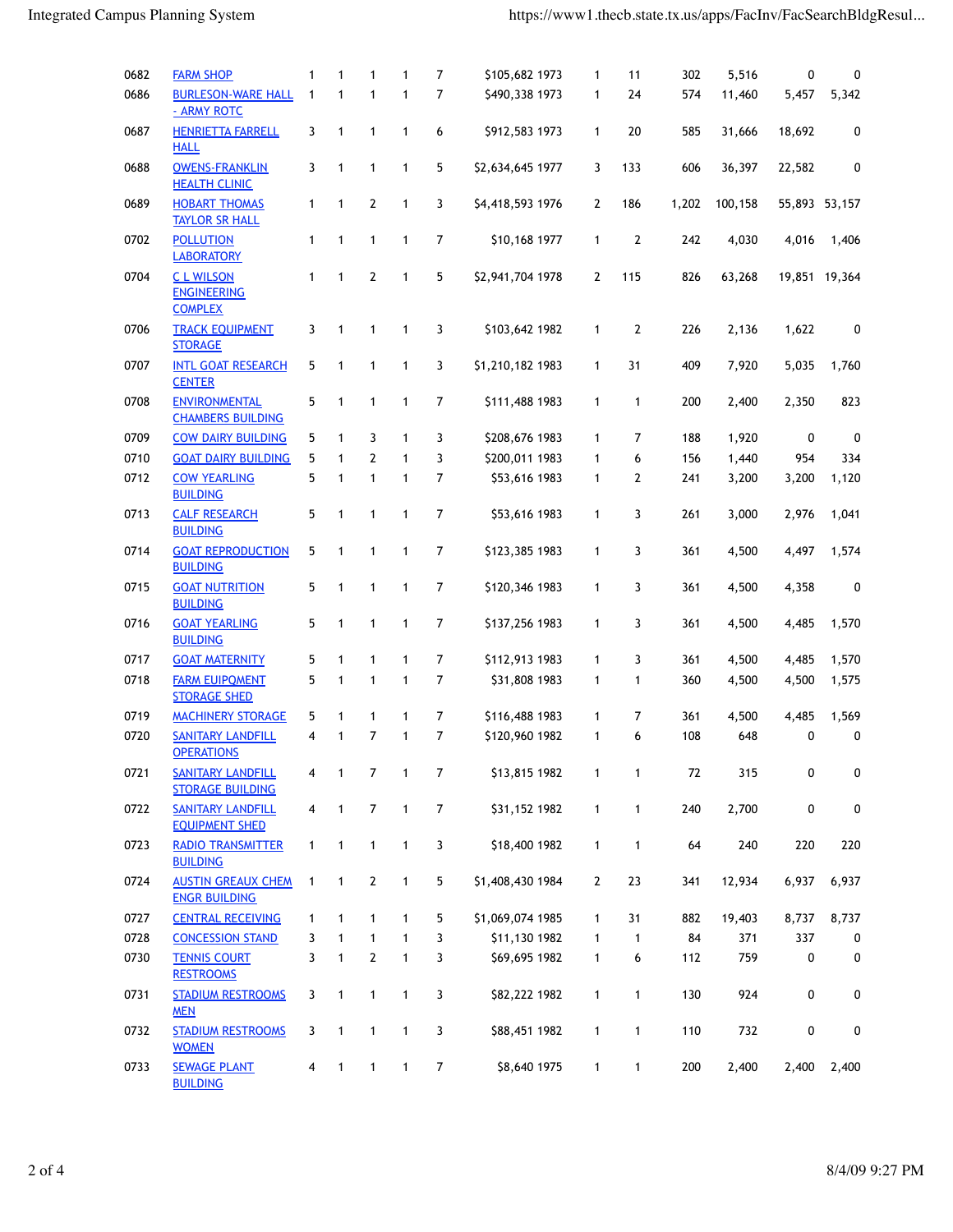| 0734 | <b>SEWAGE PLANT</b><br><b>CONTROL BUILDING</b>                | 4                       | $\mathbf{1}$             | 1              | 1              | 7              | \$2,407,201 1994  | 1            | 10             | 270   | 3,920         | 3,486         | 3,486         |
|------|---------------------------------------------------------------|-------------------------|--------------------------|----------------|----------------|----------------|-------------------|--------------|----------------|-------|---------------|---------------|---------------|
| 0737 | <b>PRESS BOX WESTSIDE</b><br><b>STADIUM</b>                   | 3                       | 1                        | $\mathbf{1}$   | 1              | 1              | \$109,724 1983    | 2            | 11             | 120   | 642           | 342           | 0             |
| 0739 | <b>UTILITIES PLANT</b><br><b>ANNEX</b>                        | 4                       | 1                        | $\overline{2}$ | 1              | 3              | \$4,359,803 1983  | 1            | 7              | 374   | 10,000        | 6,570         | 6,570         |
| 0740 | <b>CHEMICAL VOLATILE</b><br><b>STORAGE</b>                    | $\mathbf{1}$            | 1                        | 1              | 1              | 3              | \$9,703 1984      | $\mathbf{1}$ | $\mathbf{1}$   | 48    | 144           | 144           | 144           |
| 0741 | <b>JOHNSON-PHILLIP ALL</b><br><b>FAITHS CHAPEL</b>            | 1                       | 1                        | $\overline{2}$ | 1              | 4              | \$858,582 1986    | 1            | 13             | 438   | 6,223         | 4,306         | 0             |
| 0742 | <b>WILHELMINA DELCO</b><br><b>BUILDING</b>                    | 1                       | 1                        | $\overline{2}$ | 1              | 4              | \$4,384,240 1986  | 3            | 152            | 678   | 58,422        |               | 36,334 35,757 |
| 0743 | <b>SAM R COLLINS ENGR</b><br><b>TECH BUILDING</b>             | $\mathbf{1}$            | $\mathbf{1}$             | 1              | 1              | 4              | \$5,088,640 1987  | 3            | 146            | 1,003 | 78,945        |               | 46,496 45,032 |
| 0744 | <b>JOHN B COLEMAN</b><br><b>LIBRARY</b>                       | $\mathbf{1}$            | 1                        | $\overline{2}$ | 1              | 5              | \$14,573,780 1988 | 5            | 172            | 1,231 | 149,095       | 92,573 84,422 |               |
| 0745 | <b>AGRICULTURE</b><br><b>RESEARCH LAB</b>                     | $\mathbf{1}$            | $\mathbf{1}$             | 1              | 1              | 4              | \$3,293,344 1988  | 1            | 128            | 803   | 35,118        | 22,222        | 7,638         |
| 0746 | <b>CALF AND HAY BARN</b>                                      | 5                       | $\mathbf{1}$             | 1              | 1              | 7              | \$118,100 1988    | 1            | 6              | 180   | 1,800         | 1,389         | 486           |
| 0747 | <b>SWINE FARROWING</b><br><b>BUILDING</b>                     | 5                       | 1                        | 2              | $\mathbf{1}$   | $\overline{7}$ | \$96,700 1988     | $\mathbf{1}$ | 3              | 134   | 1,050         | 943           | 330           |
| 0748 | <b>SWINE FINISHING</b><br><b>BUILDING</b>                     | 5                       | 1                        | 2              | 1              | 7              | \$103,600 1988    | 1            | 3              | 360   | 4,500         | 1,366         | 478           |
| 0749 | <b>NEW LAYING HOUSE</b>                                       | 5                       | 1                        | 1              | 1              | 7              | \$141,400 1988    | 1            | 3              | 276   | 3,300         | 3,189         | 1,116         |
| 0750 | <b>TURKEY HOUSE BLDG</b>                                      | 5                       | $\mathbf{1}$             | $\mathbf{1}$   | 1              | $\overline{7}$ | \$132,300 1988    | 1            | 4              | 228   | 2,250         | 2,225         | 778           |
| 0751 | <b>PULLET BROILER BLDG</b>                                    | 5                       | $\mathbf{1}$             | $\mathbf{1}$   | 1              | $\overline{7}$ | \$160,400 1988    | 1            | 3              | 300   | 3,600         | 3,276         | 1,146         |
| 0752 | OFFICE/LAB<br>PROCESSING BUILDING                             | 5                       | $\mathbf{1}$             | $\overline{2}$ | 1              | $\overline{7}$ | \$570,200 1988    | $\mathbf{1}$ | 23             | 354   | 6,109         | 3,207         | 1,121         |
| 0753 | <b>FEED MILL BUILDING</b>                                     | 5                       | $\mathbf{1}$             | $\mathbf{1}$   | 1              | 7              | \$186,608 1988    | 1            | 3              | 200   | 2,400         | 2,323         | 813           |
| 0754 | <b>HEAD HOUSE</b>                                             | 5                       | $\mathbf{1}$             | $\mathbf{1}$   | $\mathbf{1}$   | $\overline{7}$ | \$82,400 1988     | $\mathbf{1}$ | 10             | 263   | 2,620         | 1,255         | 439           |
| 0755 | <b>NEW GREEN HOUSE</b><br><b>ONE</b>                          | 5                       | 1                        | $\overline{2}$ | 1              | $\overline{7}$ | \$143,620 1988    | 1            | $\mathbf{1}$   | 145   | 1,260         | 1,217         | 426           |
| 0756 | <b>NEW GREEN HOUSE</b><br><b>TWO</b>                          | 5                       | 1                        | $\overline{2}$ | 1              | $\overline{7}$ | \$143,639 1988    | $\mathbf{1}$ | 1              | 145   | 1,260         | 1,207         | 422           |
| 0757 | <b>SWINE GESTATION</b><br><b>BLDG</b>                         | 5                       | $\mathbf{1}$             | $\mathbf{1}$   | 1              | 7              | \$67,400 1988     | $\mathbf{1}$ | 1              | 150   | 1,400         | 1,400         | 490           |
| 0758 | <b>NEW INSTRUCTIONAL</b><br><b>GYM</b>                        | $\mathbf{1}$            | 1                        | $\overline{2}$ | 1              | 5              | \$2,679,991 1988  | $\mathbf{1}$ | 28             | 944   | 45,700        |               | 29,318 29,318 |
| 0760 | <b>INTRAMURAL</b><br><b>EQUIPMENT ISSUE</b><br><b>BLDG</b>    | 3                       | $\overline{\phantom{a}}$ | 1              | $\mathbf{1}$   | 3              | \$80,000 1988     | 1            | $\overline{7}$ | 146   | 1,296         | 1,166         | 0             |
| 0761 | <b>NEW COOPERATIVE</b><br><b>EXTENSION BUILDING</b>           | $\mathbf{1}$            | 1                        | $\mathbf{1}$   | $\mathbf{1}$   | 4              | \$2,035,174 1992  | $\mathbf{1}$ | 77             | 852   | 23,000        | 13,000        | 0             |
| 0763 | <b>CHEMICAL STORAGE -</b><br><b>WASTE WATER</b>               | $\overline{\mathbf{4}}$ | 1                        | $\mathbf{1}$   | $\mathbf{1}$   | 3              | \$27,709 1986     | $\mathbf{1}$ | 3              | 62    | 198           | 168           | 168           |
| 0764 | <b>CHEMICAL STORAGE -</b><br><b>POWER PLANT</b>               | 4                       | 1                        | $\mathbf{1}$   | $\overline{1}$ | 3              | \$27,709 1986     | $\mathbf{1}$ | 3              | 62    | 198           | 168           | 168           |
| 0768 | <b>PORT ARTHUR</b><br><b>STILWELL TECH</b><br><b>CENTER</b>   | $\mathbf{1}$            | 3                        | $\mathbf{1}$   | 5              | 5              | \$1 1996          | $\mathbf{1}$ | $\mathbf{1}$   | 106   | 690           | 690           | 690           |
| 0774 | <b>GRADUATE NORTH</b><br><b>WEST CAMPUS</b>                   | $\mathbf{1}$            | 3                        | $\mathbf{1}$   | 4              | 4              | \$190,542 1988    | $\mathbf{1}$ | 41             | 544   | 10,784        | 9,664         | 9,664         |
| 0775 | <b>STUDENT PARK</b><br><b>RESTROOMS</b><br><b>MEN/WOMEN S</b> | 3                       | $\mathbf{1}$             | $\mathbf{1}$   | $\mathbf{1}$   | 3              | \$36,177 1998     | $\mathbf{1}$ | 3              | 102   | 650           | 0             | 0             |
| 0779 | <b>MEMORIAL STUDENT</b><br><b>CENTER</b>                      | 3                       | $\overline{1}$           | $\overline{1}$ | $\overline{2}$ | 5              | \$26,000,000 2003 | 3            | 140            |       | 1,204 126,083 | 79,363        | 8,268         |